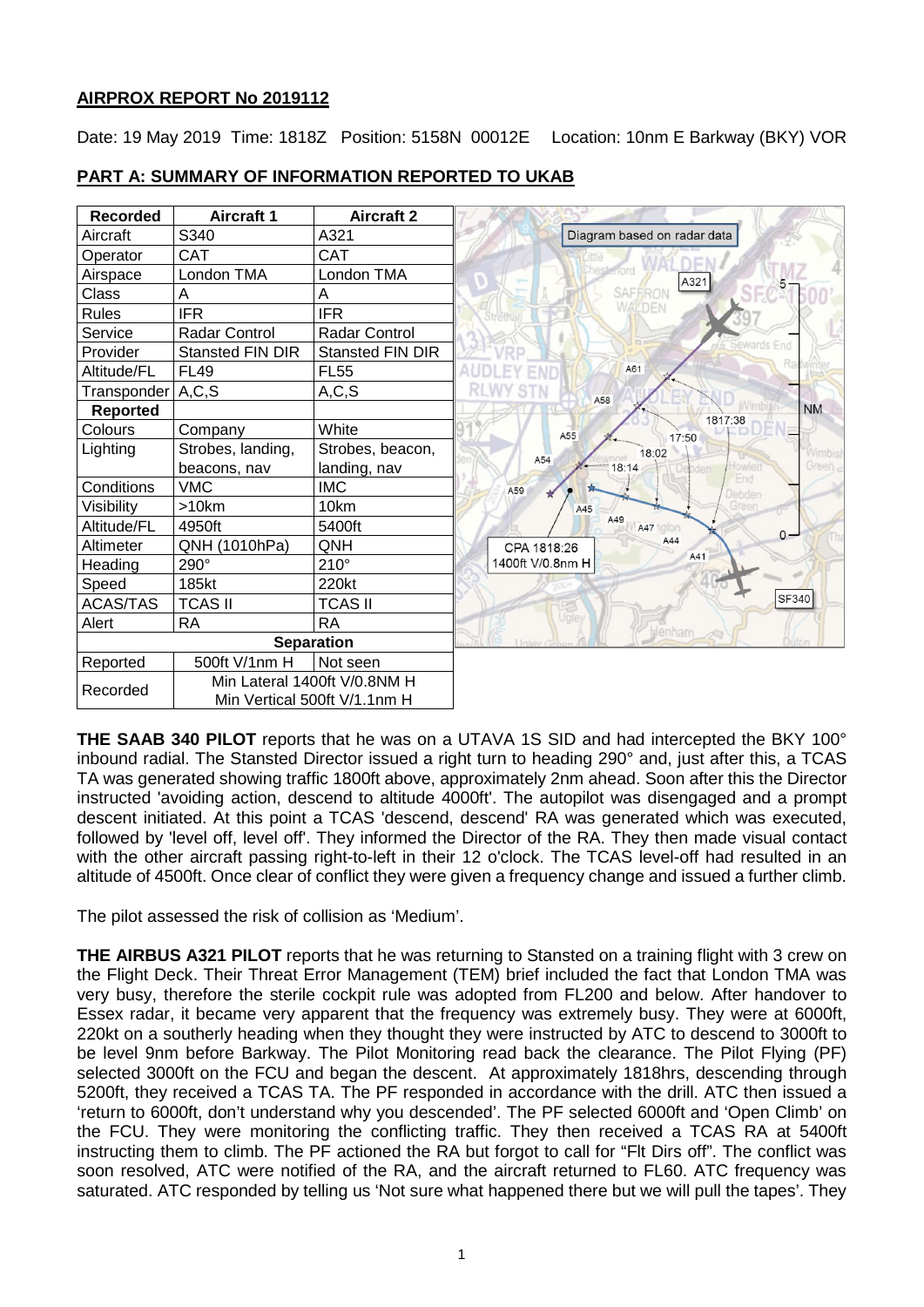noted that their callsign was being clipped and that there was at least another two aircraft with similar phonetic callsigns.

The pilot assessed the risk of collision as 'None'.

**THE STANSTED FIN DIRECTOR CONTROLLER** reports that he heard a garbled transmission and assumed that it was the outbound aircraft garbling with the inbound. He called the S340 pilot to check that it was him. Then, going back to check there was no other person taking a call, he saw the inbound A321 descending. He suspected the inbound A321 pilot had taken a call to 3000ft for someone else, but he could not be sure because it happened very quickly and before he could check properly. He gave an avoiding action descent and climb but TCAS took over.

# **Factual Background**

The weather at Stansted was recorded as follows:

METAR EGSS 191820Z AUTO 31001KT 9999 FEW033 15/11/Q1010=

## **Analysis and Investigation**

# **UKAB Secretariat**

The S340 and A321 pilots shared an equal responsibility for collision avoidance and not to operate in such proximity to other aircraft as to create a collision hazard<sup>[1](#page-1-0)</sup>.

## **Occurrence Investigation**

## **NATS Swanwick ATSI Report**

The pilot of the A321, downwind for Stansted RW04 at 6000ft, responded to a descent instruction to altitude 3000ft intended for a B737 pilot. However, their garbled response was not challenged by the Stansted FIN controller. The subsequent descent of the A321 placed the aircraft into confliction with the departing S340 in the climb to 5000ft feet. Vertical resolution instructions were issued to both pilots prior to both aircraft receiving TCAS RAs.

Stansted FIN was being operated as an individual sector. The A321 was being positioned downwind for Stansted RW04 in the descent to 6000ft. The aircraft was established on the Stansted Intermediate (INT) Director frequency. The S340, was on an UTAVA1S departure from Stansted RW04, which has an uninterrupted climb to the final altitude of 5000ft. The aircraft was established on the Stansted Tower frequency. The pilot of the A321 reported on the FIN frequency at 1816:35 and was acknowledged by the controller.

At 1816:49, the FIN controller instructed the pilot of the B737 (the preceding aircraft to the A321, downwind for RW04) "*descend to altitude three thousand feet, level Brookmans Park DME nine*." See Figure 1 for the relative positions of the aircraft.

l

<span id="page-1-0"></span><sup>1</sup> SERA.3205 Proximity.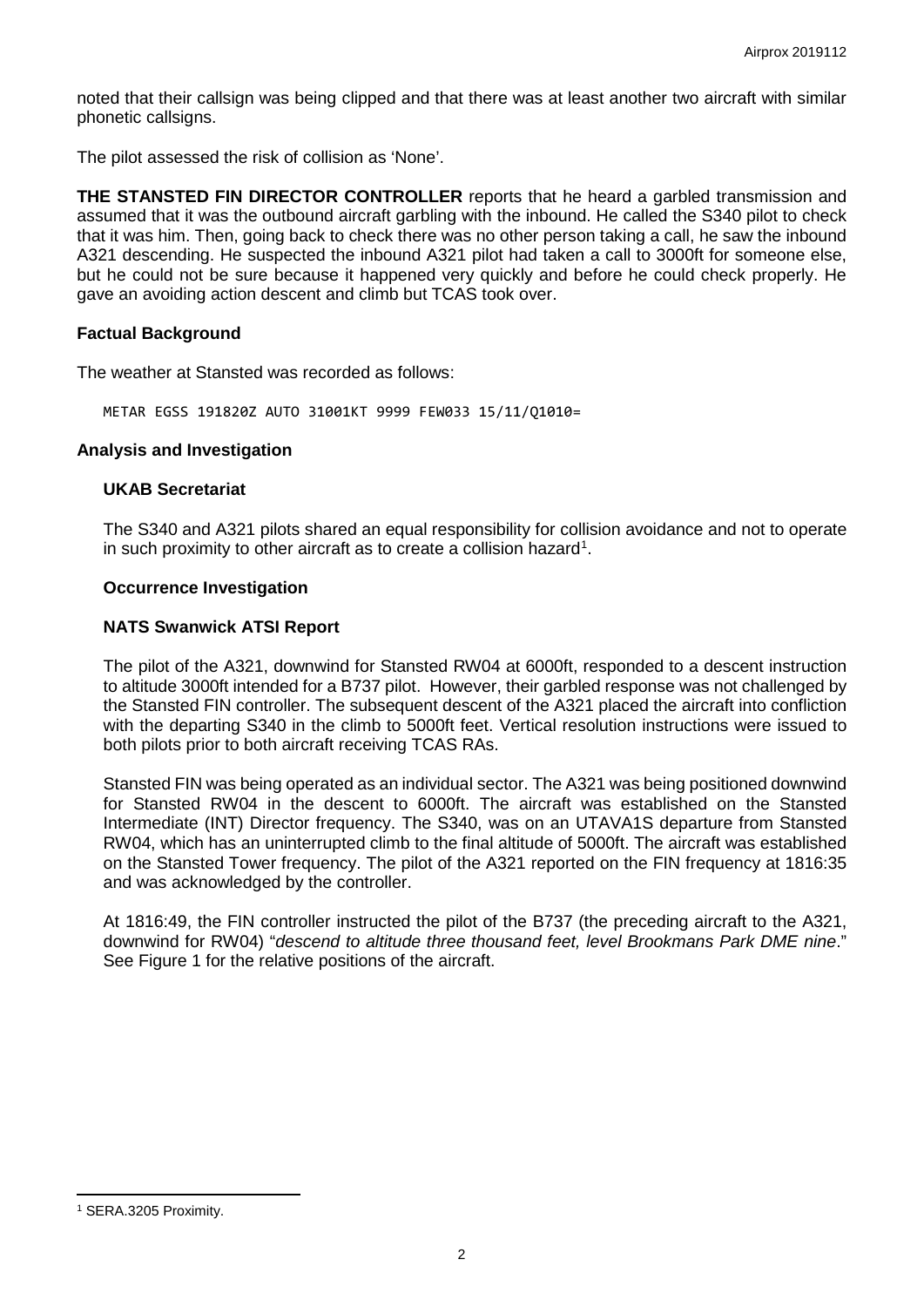

Figure 1.

In response there was a transmission with severe R/T garbling and, although listening repeatedly at various speeds on both the deskside recording (as heard by the controller) and the individual frequency, ATSI was only able to discern an element of the altitude restriction readback with a portion of the A321's callsign audible.

The FIN controller responded to the garbling with "[*S340 C/S] thanks just about copied you as well crossed with the other traffic squawk ident report passing altitude*." There was no response from the pilot of the S340 and the FIN controller repeated "*[S340 C/S] squawk ident report your passing altitude*." The pilot then replied "*eh passing three thousand five hundred feet on Utava one sierra*". Mode-S data displayed that both the A321 and the B737 promptly amended their selected levels (SFL) to 3000ft, indicating that both crews had replied to the earlier descent instruction.

At the time of the R/T garbling, the FIN DIR was coordinating with the INT DIR. He commented that this would have had a distracting effect and, with hindsight, he considered that he should have focused on the readback.



Low Level Short Term Conflict Alert (STCA) activated between the S340 and the A321 at 1817:42, see Figure 2.

Figure 2.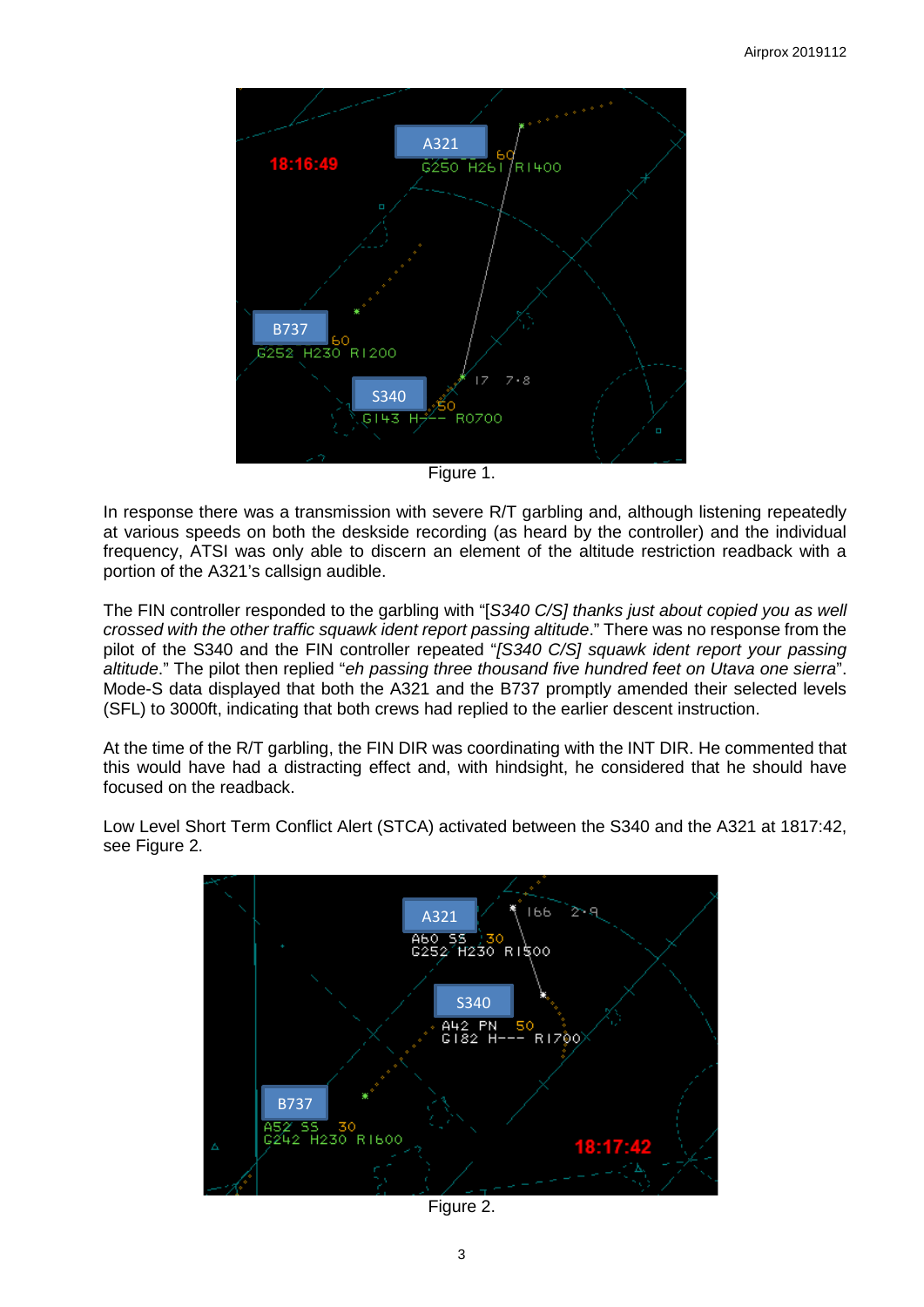Coincident with this, the FIN controller instructed the pilot of the S340 to fly heading 290°, to enable expeditious climb against the A321.

At 1817:53, the FIN controller instructed the pilot of the A321 to "*maintain six thousand feet please took the wrong call there back to six thousand feet now please*." The pilot responded "*heading back to six thousand feet*." The FIN controller then instructed the pilot of the S340, at 1818:01 "*stop descent now, stop descent now, avoiding action stop the descent and descend now altitude four thousand feet, descend now four thousand feet*." The pilot of the S340 replied "*TCAS RA*."



Separation was eroded at 1818:02, see Figure 3.

Figure 3.

High Level STCA activated at 1818:06, see Figure 4.



In response to the transmission from the pilot of the S340 reference a TCAS RA, the FIN controller replied "*Roger, that's all copied, and at moment traffic in twelve o'clock by a mile*." The pilot of the S340 further replied "*copied, yeah, we have him visual in descent*."

Minimum separation occurred at 1818:14 and was recorded on the LTCC Multi-Track Radar as 1.1nm and 500ft, see Figure 5. The next radar update at 1818:18 displayed that the A321 pilot had initiated a climb with an indicated altitude of 5500ft and the S340 pilot had initiated descent with an indicated altitude of 4700ft. The A321 pilot stated "TCAS RA" at 1818:21 and the FIN controller responded "*thank you, that is copied, maintain six thousand feet when you can, if you're clear of the RA.*" Vertical separation was restored between the aircraft at 1818:22.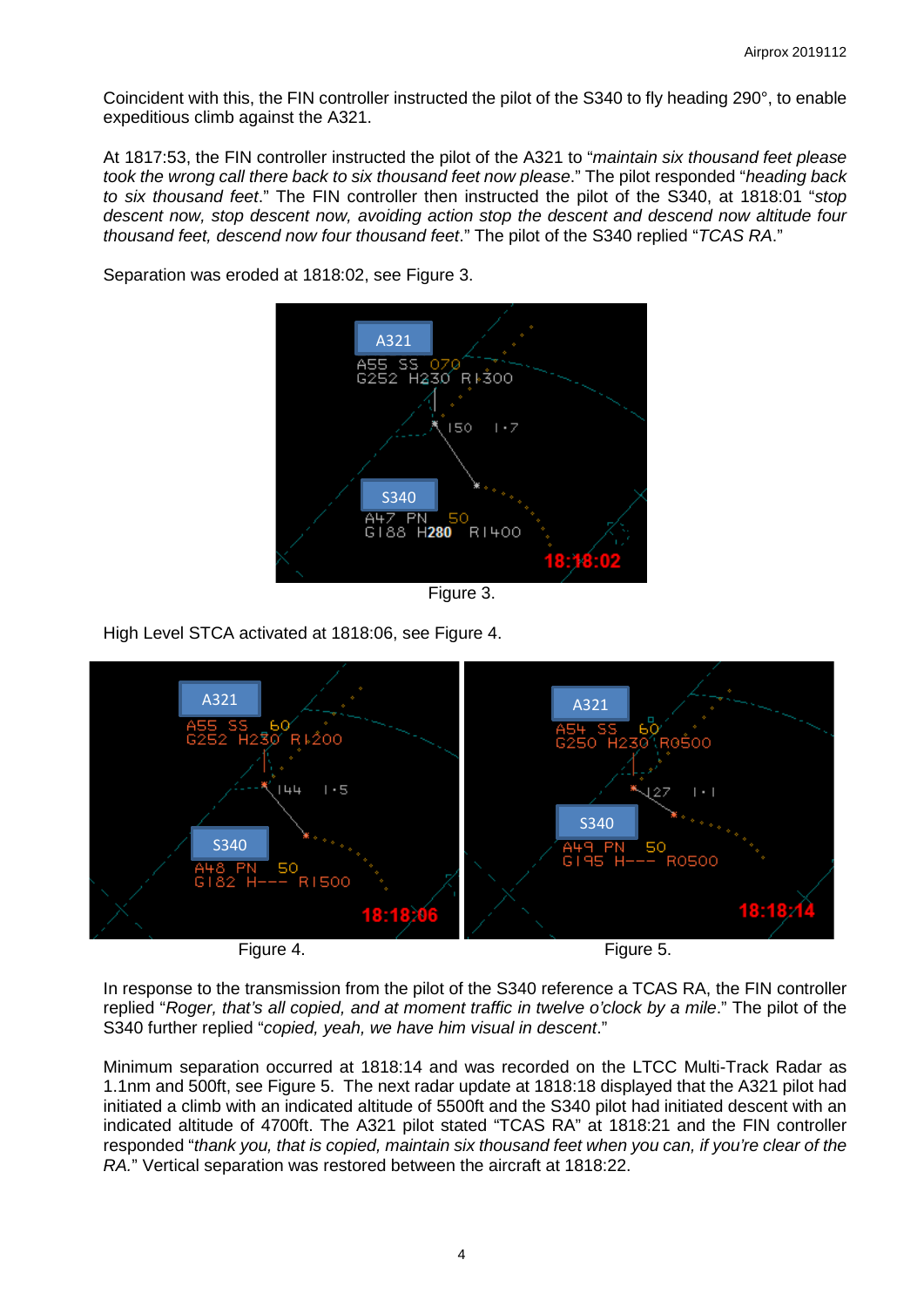ATSI requested analytics carry out a TCAS assessment of this event. Figure 6 shows the downlinked RA received by both aircraft as sourced directly from their Mode S Downlink. Due to the 4sec refresh rate, the timings of each downlinked RA may be up to 3secs late.

| Date       | Time    | Callsign | Mode | RA Type    | Advisory       |
|------------|---------|----------|------|------------|----------------|
|            |         |          |      |            | Code           |
| 19/05/2019 | 1818:07 | S340     | 50   | Corrective | Descend        |
| 19/05/2019 | 1818:11 | A321     | 55   | Corrective | Climb          |
| 19/05/2019 | 1818:15 | S340     | 48   | Corrective | Descend        |
| 19/05/2019 | 1818:19 | A321     | 58   | Corrective | Limit          |
|            |         |          |      |            | <b>Descent</b> |
| 19/05/2019 | 1818:19 | S340     | 47   | Corrective | Limit          |
|            |         |          |      |            | Climb          |

Figure 6.

#### **Summary**

An Airprox was reported when a S340 and an A321 flew into proximity near Barkway VOR at 1818hrs on Sunday 19<sup>th</sup> May 2019. Both pilots were operating under IFR, the S340 in VMC and the A321 in reported IMC. Both pilots were in receipt of a Radar Control Service from the Stansted FIN DIR.

## **PART B: SUMMARY OF THE BOARD'S DISCUSSIONS**

Information available included reports from the pilots, the Stansted Final (FIN) Director (DIR), area radar and RTF recordings and reports from the appropriate ATC and operating authorities. Relevant contributory factors mentioned during the Board's discussions are highlighted within the text in bold, with the numbers referring to the Contributory Factors table displayed in Part C.

The Board first turned their attention to the actions of the FIN DIR. A Board member with experience of being an operational controller in the London TMA, confirmed that the positions of the Stansted Intermediate (INT) DIR and the Stansted FIN DIR were split and that the FIN DIR position was a busy sector that could not be split further; not only did it deal with Stansted inbounds but also with Stansted departures routeing via BKY. On this occasion, the A321 was being vectored to follow a B737 downwind for RW04, with the S340 departing Stansted on course to BKY. The inbound (descending) A321 and outbound (climbing) S340 were to be separated by their clearances to 6000ft and 5000ft respectively. In order to maintain separation from other sectors' traffic, it was necessary to instruct the B737 pilot to descend to 3000ft, to be level by Brookmans Park (BPK) DME 9. However, when this clearance was issued to the B737 pilot there was a garbled response, with two pilots crossing transmissions. The FIN DIR was expecting the departing S340 pilot to make contact on the frequency at any moment and assumed that the S340 pilot had attempted to establish communication at the same time as the B737 was acknowledging his descent clearance. Rather than make this assumption, the controller should have confirmed with the B737 pilot that he had received the descent clearance to 3000ft. What had actually happened was that the A321 crew and the B737 crew had simultaneously transmitted, with both crews thinking that they were cleared for descent. It was the responsibility of the controller to ensure that the correct pilot had read back the descent clearance (**CF1/CF3**) and, had he done so, this would have alerted the A321 crew that the clearance they believed had been addressed to them had indeed been for another pilot. The Board noted that it was reported that at the time of the R/T garbling the FIN DIR was verbally coordinating with the INT DIR for further climb for the S340, and members agreed that this may have distracted him from fully absorbing the pilots' transmissions at the time (**CF2**).

Civil Controller members noted that STCA had activated during the incident initially as a low-level warning of the A321 descending against the S340 climbing on conflicting tracks. They commented that this was not an unusual occurrence when two aircraft were approaching each other but still with separation being provided. The FIN DIR instructed the S340 pilot to turn left heading 290° to increase the horizontal distance between the two aircraft to allow for an expeditious S340 climb. At this point, the FIN DIR was not aware that the A321 pilot was continuing his descent, although the Selected Flight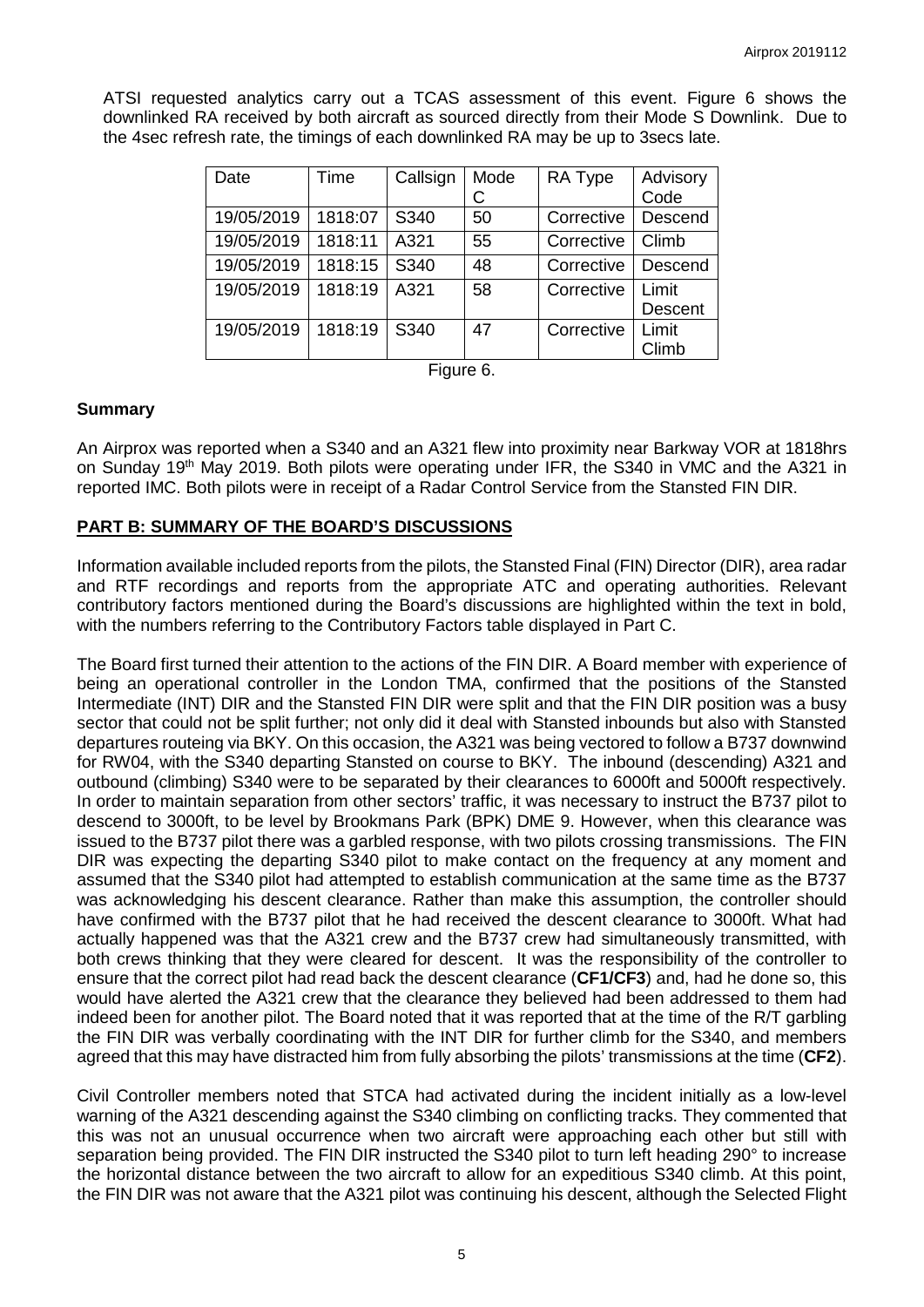Levels (SFL) of both the B737 and the A321 now showed 3000ft. The NATS advisor explained that it was not a requirement for controllers to monitor SFL although it was good practice to do so when possible; given the busy sector and the coordination with the INT DIR, he opined that the SFL changes could easily have been missed. However, shortly afterwards, and more or less coincident with the highlevel STCA activating, the FIN DIR realised the situation and instructed the A321 pilot to return to 6000ft and the S340 pilot to descend to 4000ft. Both the S340 and A321 pilots also received TCAS RAs at that point (**CF7**).

Turning to the actions of the A321 crew, members noted that although they would have been expecting further descent shortly, the misheard ATC instruction to 'descend to 3000ft, to be level 9nm before BKY' was contrary to their previous clearance which referred the level-off to BPK. This should have indicated to the crew that the descent was issued sooner than would normally be expected. Some members were surprised that the descent instruction had therefore not been queried by at least one of the 3 crew in the cockpit, but a Civil Airline Pilot member commented that, given that this was a training flight, the other two crew members would not necessarily have been experienced, and all of them would have been concentrating on training issues at the time. Believing that the clearance was issued to their aircraft, the A321 pilot read back the clearance and commenced descent from his cleared level of 6000ft (**CF4/CF5**). Although the sector was busy, some members wondered whether the A321 crew should have been aware from their TCAS display that the S340 was proximate before they descended, but they acknowledged that operations in that airspace at that intensity could easily mean that the pilots might not assimilate such information, especially during a training flight. Finally, members wondered how the A321 crew could have confused the callsigns with the B737 ahead and noted that the A321 pilot had commented that there were other aircraft with similar callsigns on the frequency. However, although acknowledging that the frequency was busy, the Board were informed that the only similarity between the B737's callsign and their own was the last letter (**CF6**).

The Board debated the risk within this incident at some length. The required separation was either 1000ft vertically or 3nm horizontally, and it was apparent that separation in this incident had been well below that with only 500ft vertically and 1.1nm horizontally at one point (albeit shortly afterwards the required vertical separation had been regained because at 0.8nm the vertical separation was 1400ft and so, probably somewhere around 1nm separation, the required 1000ft had been achieved). Some members felt strongly that 2 aircraft coming within about 1nm of each other in controlled airspace without the required vertical separation represented a situation where safety had been much reduced below the norm (risk Category B). The civil controller members agreed that the situation had been closer than desirable, but they opined that, with 500ft separation and increasing, there had been no actual risk of collision. In their view, the safety barriers of TCAS, avoiding action, visual sighting by the S340 pilot and the controller's initial turn of the S340 onto heading 290° to increase horizontal separation meant there had not been a risk of a collision. A robust debate ensued about the actual risk of collision versus the level of safety reduction in an incident where the achieved horizontal separation in controlled airspace was a third of that required and vertical separation was half. In the end, the Chair called a vote in which the majority view was that although safety had been reduced, the risk of collision had been averted. Accordingly, although some members felt that this had very nearly been a Category B incident, the Board assessed the risk as Category C.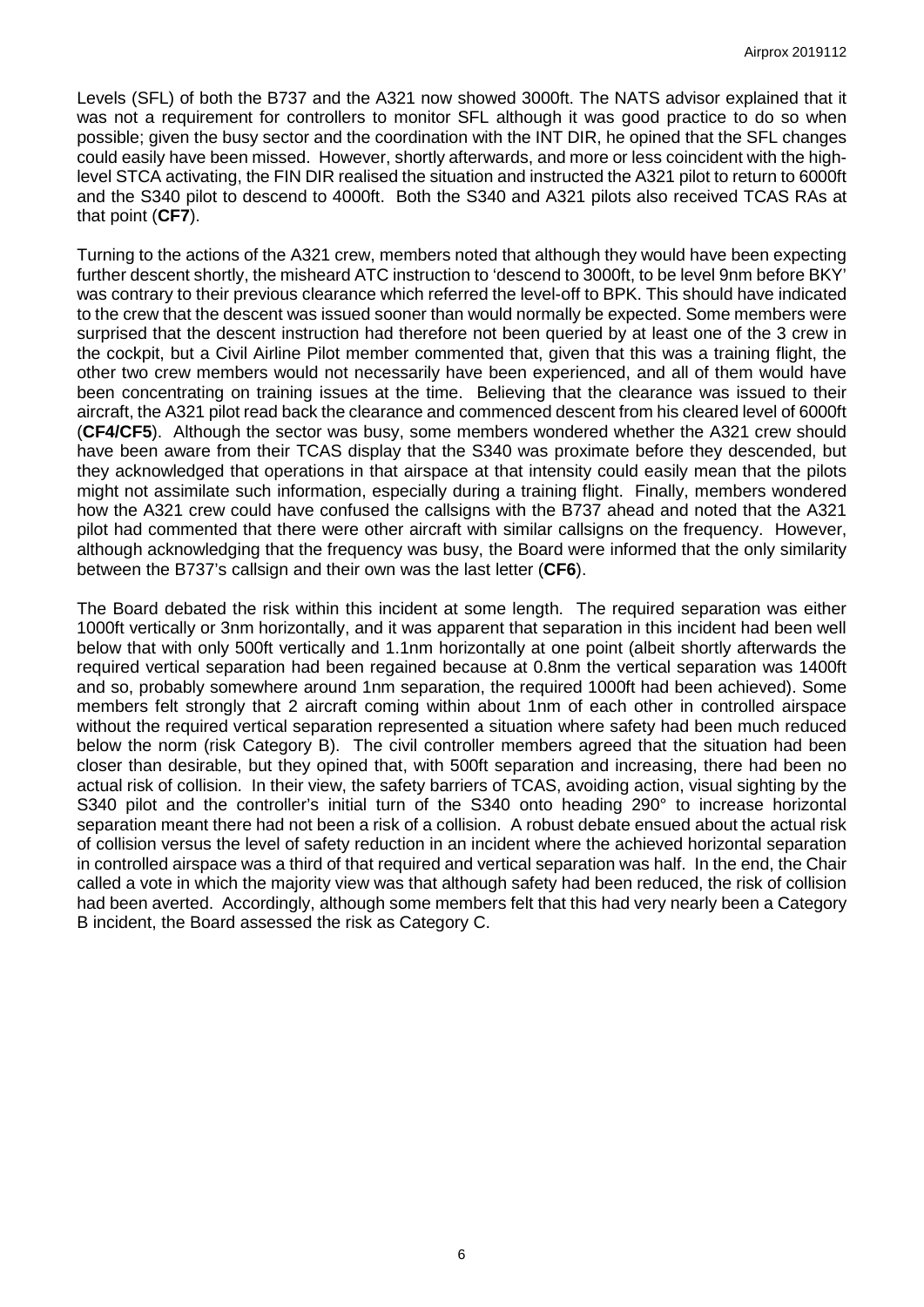# **PART C: ASSESSMENT OF CONTRIBUTORY FACTORS AND RISK**

# Contributory Factors:

|           | 2019112-Barriers                                               |                                                |                                                 |  |  |  |  |
|-----------|----------------------------------------------------------------|------------------------------------------------|-------------------------------------------------|--|--|--|--|
| <b>CF</b> | Factor                                                         | <b>Description</b>                             | Amplification                                   |  |  |  |  |
|           | <b>Ground Elements</b>                                         |                                                |                                                 |  |  |  |  |
|           | • Regulations, Processes, Procedures and Compliance            |                                                |                                                 |  |  |  |  |
| 1         | <b>Human Factors</b>                                           | • ATM Regulatory Deviation                     | Regulations and/or procedures not complied with |  |  |  |  |
|           | • Situational Awareness and Action                             |                                                |                                                 |  |  |  |  |
| 2         | <b>Human Factors</b>                                           | • Distraction - Job Related                    |                                                 |  |  |  |  |
| 3         | <b>Human Factors</b>                                           | • ATM Personnel Hear back                      | Incorrect readback not detected/corrected       |  |  |  |  |
|           | <b>Flight Elements</b>                                         |                                                |                                                 |  |  |  |  |
|           | <b>. Tactical Planning and Execution</b>                       |                                                |                                                 |  |  |  |  |
| 4         | <b>Human Factors</b>                                           | • Action Performed Incorrectly                 | Incorrect or ineffective execution              |  |  |  |  |
| 5         | <b>Human Factors</b>                                           | • Flight Level/Altitude Deviation (Level Bust) |                                                 |  |  |  |  |
|           | • Situational Awareness of the Conflicting Aircraft and Action |                                                |                                                 |  |  |  |  |
| 6         | <b>Human Factors</b>                                           | • Flight Crew Callsign Confusion               |                                                 |  |  |  |  |
|           | • Electronic Warning System Operation and Compliance           |                                                |                                                 |  |  |  |  |
| 7         | Contextual                                                     | • ACAS/TCAS RA                                 | <b>TCAS RA event</b>                            |  |  |  |  |

Degree of Risk: C

# Safety Barrier Assessment<sup>[2](#page-6-0)</sup>

In assessing the effectiveness of the safety barriers associated with this incident, the Board concluded that the key factors had been that:

## **Ground Elements:**

**Regulations, Processes, Procedures and Compliance** were assessed as **partially effective** because the controller did not clarify that the correct pilot read back the descent instruction.

**Situational Awareness of the Confliction and Action** were assessed as **partially effective** because the controller was not aware initially that the A321 pilot had responded to the descent instruction issued to the B737 pilot. Consequently the avoiding action was delayed.

## **Flight Elements:**

 $\overline{\phantom{a}}$ 

**Tactical Planning and Execution** was assessed as **ineffective** because the A321 pilot, due to R/T garbling and callsign confusion, descended in response to a descent instruction issued to another pilot. This resulted in a level bust.

**Situational Awareness of the Conflicting Aircraft and Action** were assessed as **partially effective** because the A321 pilot was not aware of the traffic situation that was unfolding on his TCAS display when he commenced his descent.

<span id="page-6-0"></span><sup>&</sup>lt;sup>2</sup> The UK Airprox Board scheme for assessing the Availability, Functionality and Effectiveness of safety barriers can be found on the [UKAB Website.](http://www.airproxboard.org.uk/Learn-more/Airprox-Barrier-Assessment/)